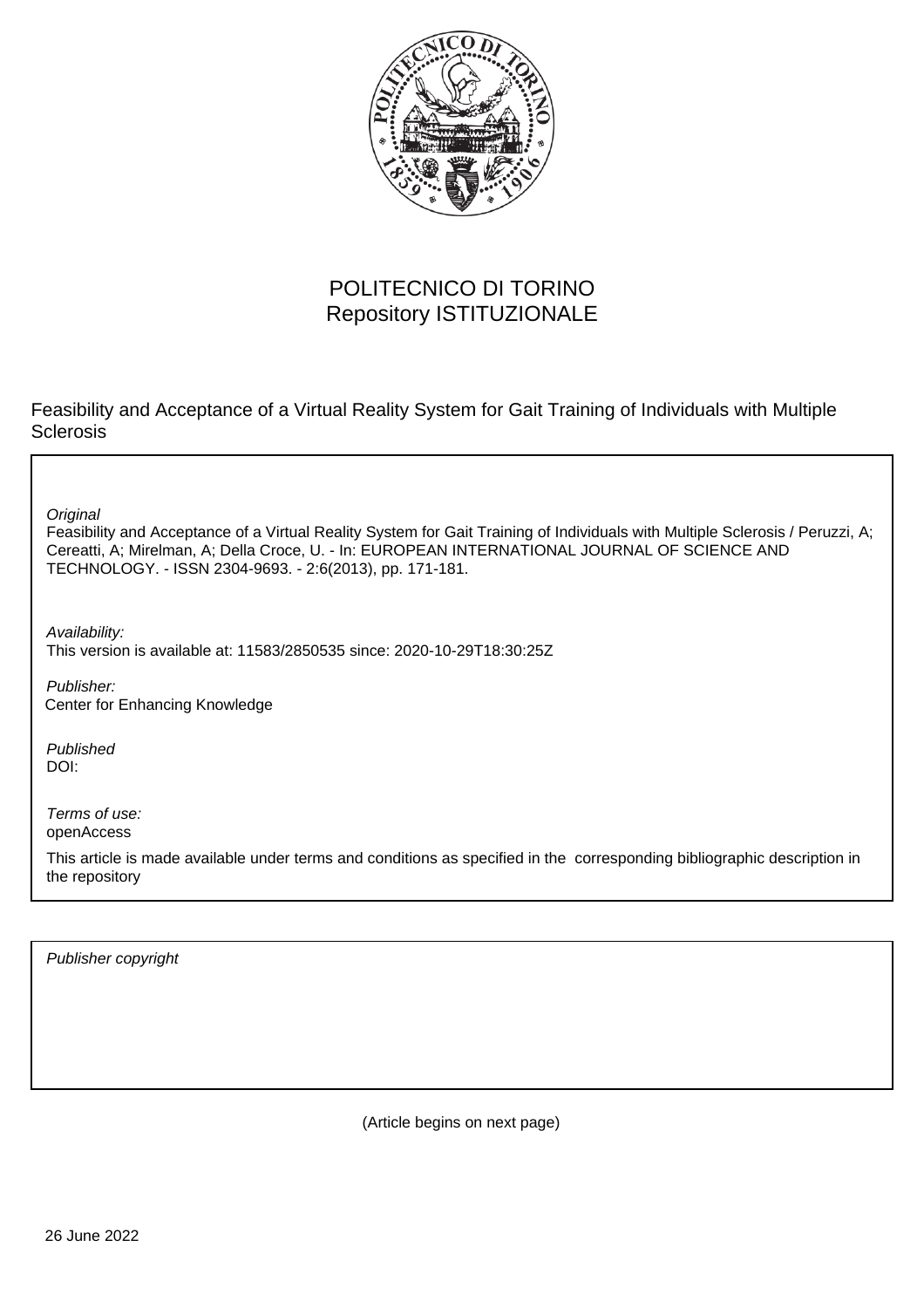# **Feasibility and Acceptance of a Virtual Reality System for Gait Training of Individuals with Multiple Sclerosis.**

**Agnese Peruzzi<sup>a</sup> , AndreaCereatti<sup>a</sup> , AnatMirelmanb,c, UgoDella Croce<sup>a</sup>**

<sup>a</sup>Information Engineering Unit, POLCOMING Department, University of Sassari, Viale Mancini 5, 07100, Sassari,Italy.

 $b$ Department of Neurology, Laboratory for Gait Analysis & Neurodynamics, Movement Disorders Unit, Tel Aviv Sourasky Medical Center, 6 Weizmann Street, Tel Aviv 64239, Israel.

 $\textdegree$  School of Health Related Professions, Ben Gurion University, Beer Sheba, Israel.

Corresponding author: **Agnese Peruzzi** Email:aperuzzi@uniss.it Phone number: +39 079 228522

## **Andrea Cereatti**

Email: acereatti@uniss.it Phone number: +39 079228340

**Ugo Della Croce** 

Email: dellacro@uniss.it Phone number: +39 079228340

## **Anat Mirelman**

Email: anatmi@tasmc.health.gov.il Phone number:+ 972 3 6974958

## **Abstract**

*The aim of this study was to evaluate the feasibility and participants' acceptance of a novel virtual realitybased gait training for multiple sclerosis individuals.* 

*Ten patients with multiple sclerosis participated in a six-week virtual reality-treadmill training program, which required participants to negotiate obstacles, while engaged in dual tasking. Outcome measures included system performances, training progression and participants' acceptance.* 

*Results showed that the system was durable and highly adaptable to participants' abilities.All participants enjoyed the intervention and improved their performance. Moreover, the technology was well accepted and the multisensory feedback was found to be very useful.* 

*This study demonstrated the feasibility of a virtual reality-based system for gait training in multiple sclerosis. It provided a basis for further development of the rehabilitation intervention and demonstrated that virtual reality treadmill intervention is feasible in such a cohort.*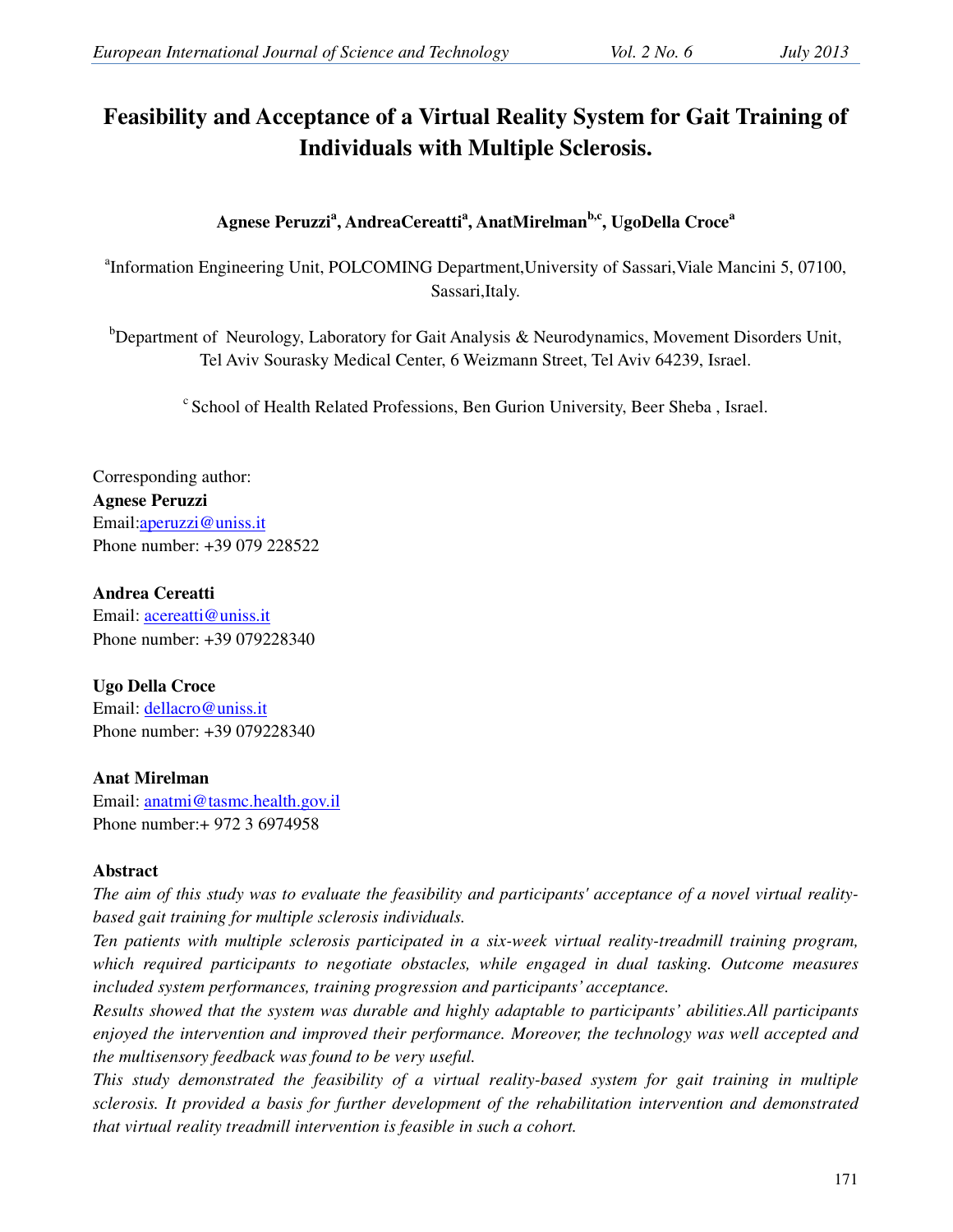**Keywords:** virtual reality, gait training, inertial sensors, multiple sclerosis, dual task, treadmill.

#### **1. Introduction**

A motor rehabilitation intervention aims at improving the independence and the quality of life of treated subjects, by maximizing their functional abilities in everyday life (American Occupational Therapy Association, 2002; World Health Organization, 2001). Daily activities frequently require performing cognitive and motor tasks simultaneously (dual tasking) and adapting strategies of movement when unexpected events occur (Kizony*et al.*, 2010). Unfortunately, dual task training is difficult to achieve, as it requires multi-model approaches with high intensity of training. Virtual reality (VR) has been proposed in rehabilitation since it allows running intensive and repetitive training programs in a safe and motivating environment. VR environments provide controlled stimuli and multi sensory feedbacks, while engaging the participant in dual task activities (Mirelman*et al.*, 2011). Moreover, classical rehabilitation, often does not afford the intensity that is needed for motor learning and can be perceived as boring and repetitive, affecting the patient's motivation. VR allows tracking and registering the subject's motor performance and achievements, providing challenging and engaging exercises accordingly.VR, being perceived as fun, novel and interesting, shifts the focus from the person's efforts to that of interaction with the VR environment (Thornton*et al.*, 2005).

Various VR tools have been successfully developed and used for the motor rehabilitation of patients with neurological impairments, such as post-stroke(Cameirão*et al.*, 2008;Holden, 2005;Jaffe *et al.*, 2004;Mirelman*et al.*, 2009), traumatic brain injury (Sveistrup*et al.*, 2003) and Parkinson'sdisease individuals (Mirelman*et al.*, 2011) and elderly subjects (Bisson*et al.*, 2007).

A limited number of studies applied VR to subjects affected by multiple sclerosis (MS). Leocani et al. (Leocani*et al.*, 2007) used an electromagnetic sensor to record the movement of the index finger of twelve MS subjects while tracking a target projected on a screen. The authors stressed the need of tailored rehabilitation strategies, considering the patient's specific motor and cognitive skills. Baster is and colleagues (Basteris*et al.*, 2011) asked six MS subjects to control a virtual tool, under the effect of a resistive force that, along with the task difficulty, was automatically adjusted to the patients' performance at the beginning of each session, gradually increasing task demands. Results suggested that subjects improved their performance and retained it across the sessions.

Since MS is a chronic, neurodegenerative disease and its motor symptoms (sensory impairment, muscle weakness, spasticity, balance deficits and fatigue)(O'Sullivan, 2001) often lead to gait disturbances (Weinshenker, 1994), such training would be expected to have a positive impact. In spite of this, there is limited literature on VR applications for gait rehabilitation of subjects with MS(Fulk, 2005;Baram*&*Miller, 2006).

Moreover, the success of a rehabilitation intervention relies on the patient's engagement, motivation and satisfaction (Lewis*et al.*, 2011;Cardoso*et al.*, 2006;Maclean*et al.*, 2000;Maclean*et al.*, 2002; Chen*et al.*, 1999). Despitethe fact that VR showed promising results in rehabilitating MS individuals, there is a lack of structured information on the users' acceptance of such approach that could be useful in the development of future successful VR interventions (Lewis*et al.*, 2011).

The aim of the current study was to develop a VR-based system to train gait in MS individuals and test its feasibility during a six-week program. Secondly we assessed the participants' acceptance of such intervention. The effects of the training program on balance and gait have been reported in previous publications (Aiello*et al.*, 2012; Peruzzi*et al.*, 2013).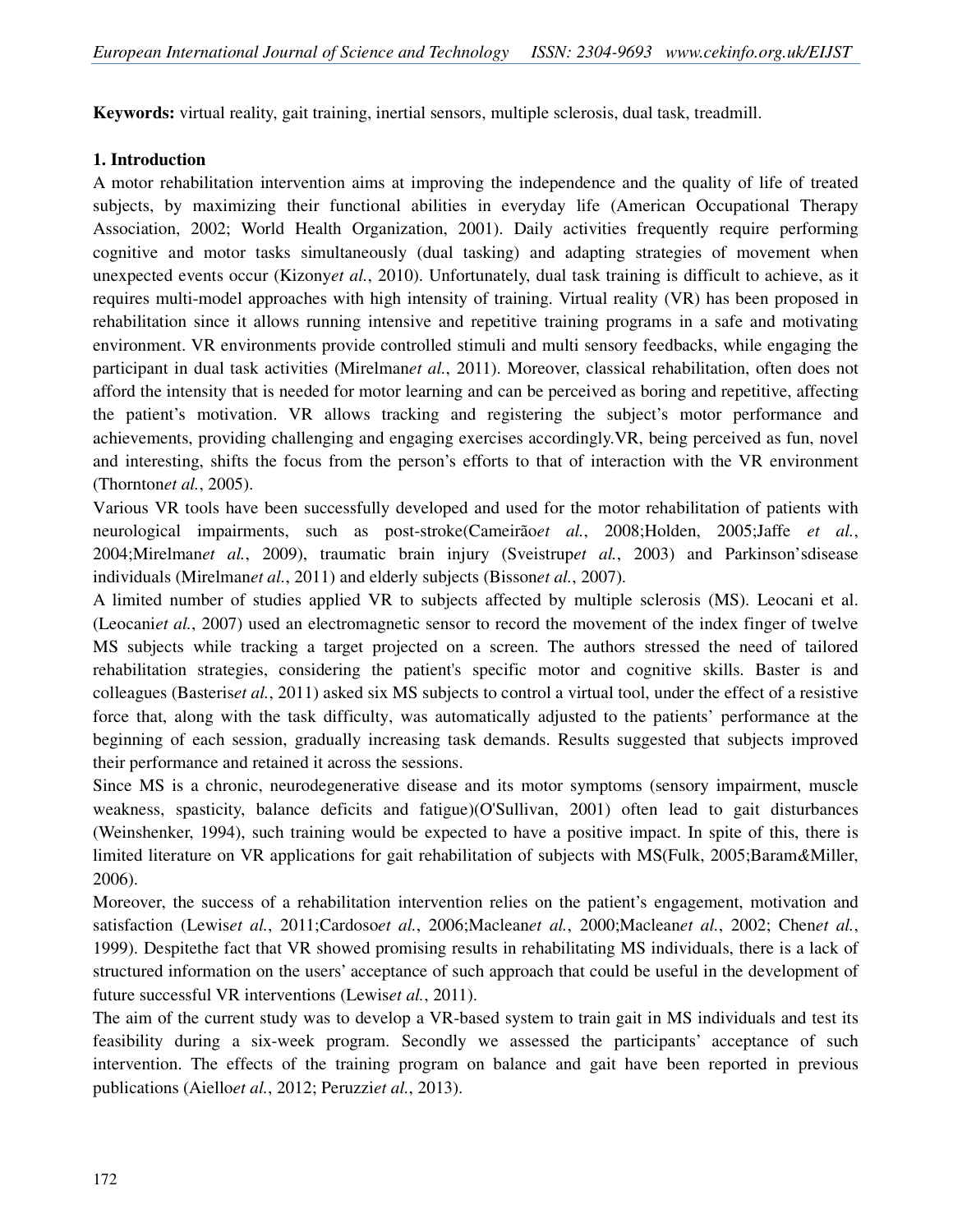## **2. Materials and methods**

## **2.1 Hardware**

The following equipment was used to administer the proposed gait training program: a conventional treadmill (TM), a harness suspended from a metal frame (the harness was used for safety but did not provide body weight support), three inertial measurement units (IMU – MTx Xsens, Enschede, The Netherlands) and a Head Mounted Display (HMD - Z800 Emagin, Bellevue, WA, USA) – or alternatively a large screen. The TM allowed controlling the patient's walking speed. Participants wore the harness to guarantee a safe experimental setup. The HMD was used to deliver the specifically designed VR environment. Two IMUs were attached to the patient shoes and the data recorded during the walking trails were used to generate in real time, the motion of a pair of shoes in the VR environment. An additional IMU was placed on the patient's head to monitor its rotation in the horizontal plane.

## **2.2 The VR environment**

The software platform implementing the VR environment was based on Python (Python v2.4). The orientation data extracted from the IMUs were streamed in real time into the VR environment at the sampling rate of 50 Hz. The VR environment was generated with the Vizard software (WorldViz, Santa Barbara, CA, USA) and consisted of a tree-lined road upon which two types of obstacles were presented (Figure 1a).While walking on the TM, the patient was expected to negotiate the virtual obstacle without colliding with it. This required motor abilities as well as cognitive function, specifically planning and information processing. In addition, to challenge decision-making, attention and problem solving, road bifurcations were added featuring street signs indicating both the pre-assigned destination and alternative destinations.

#### **FIGURE 1**



Environmental changes were also introduced as distracters in order to challenge divided attention. These included different modalities in the form of auditory (chirping birds, barking dogs, ambulance sirens, etc.) and visual stimuli (change in weather conditions or animals and vehicles crossing the walkway). The VR environment had five levels of complexity. These were determined by the number of bifurcations,

density of trees and road width.The level of complexity of the VR environment was raised when the clinician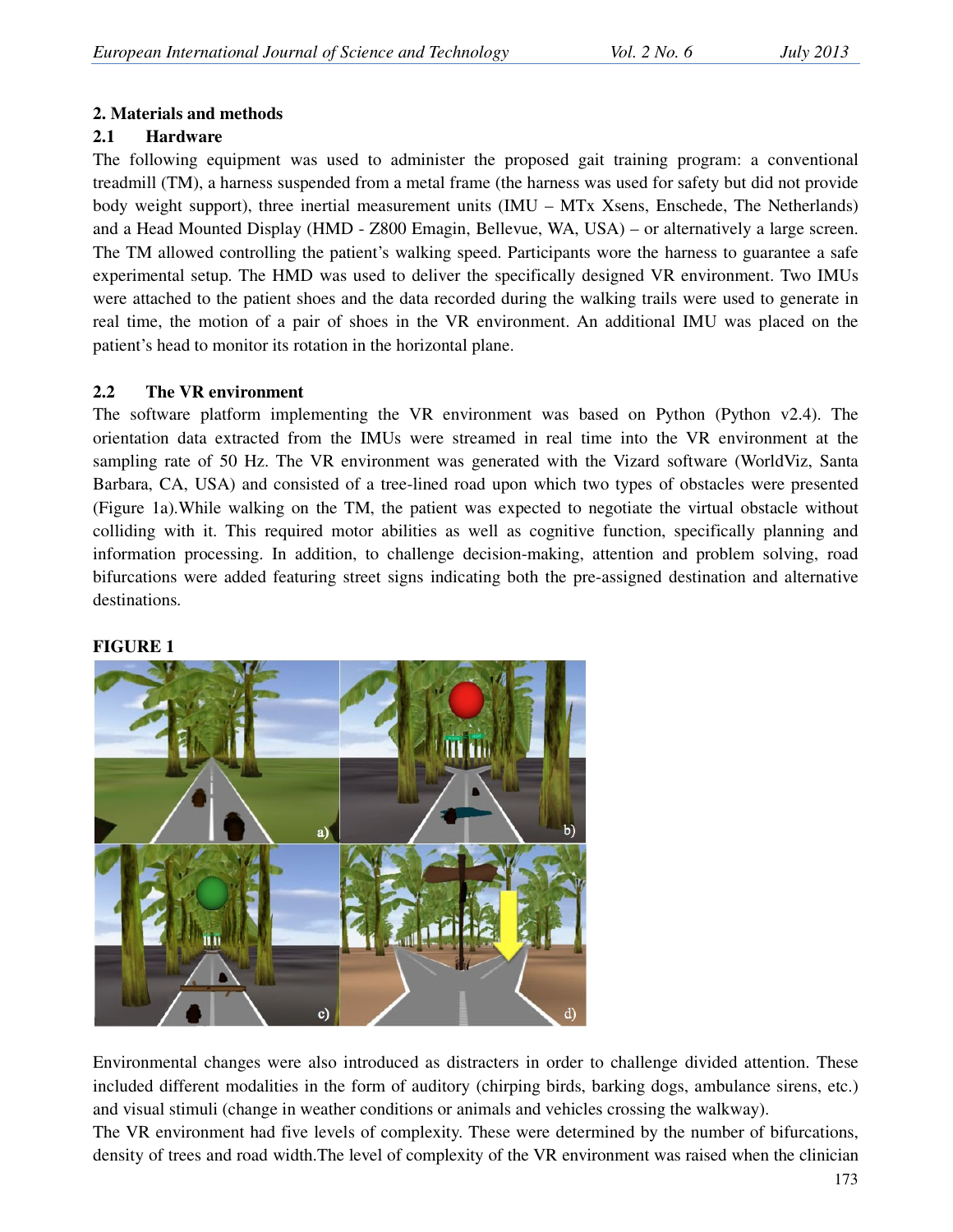considered the patient ready for a more intensive cognitive task.

To promote motor learning, visual and auditory feedbacks were provided to the participant upon motor and the cognitive success or failure (Schultheis& Rizzo, 2001;Fung*et al.*, 2004; Levin*et al.*, 2010). A score, expressed as the amount of passed obstacles, was shown on the display at the end of the training trial.

## *Gait replication*

The identification of gait cycles was obtained from IMU pitch angle data: heel strikes and the toe off corresponded to IMU pitch angle minima and maxima values, respectively (Figure 2).

## **FIGURE 2**



The pitch angle data were used to reproduce the patient's shoes movement in the VR environment, which was made to move toward the patient's point of view depending on the TM speed. The velocity of the patient's shoes in the VR environment during the swing phase was set under the assumption that when walking on a TM, the distance traversed during the stance phase was equal to the distance traversed during swing.

## *Obstacles and bifurcations*

Obstacles (puddles or logs) along the walkway appeared at variable intervals of time, while their number, size and orientation were adjusted by the trainer on a trial-by-trial basis. Patients had to raise their foot, when encountering a log, and lengthen their step, when encountering a puddle. In both cases the duration of the swing time was used as an indirect measurement for discriminating successful tasks and, accordingly, an audio/visual feedback was generated (Figure 1b and 1c).

When in the proximity of a bifurcation, participants were instructed to express the chosen destination by turning their head accordingly. A blinking arrow pointing at the chosen direction, identified from the recording of the head mounted IMU, appeared just before encountering the bifurcation to allow a direction change if needed (Figure 1d).If successful, a positive audio/visual feedback was provided immediately after the turn.

## **2.3 Participants and gait training protocol**

Ten subjects affected by relapsing remitting type of MS according to McDonald et al.'s criteria(McDonald*et al.*, 2001),were recruited from the Operative Neurology Unit at the Sassari University Hospital and participated in this pilot study(9 females, mean age:  $44.3 \pm 8.1$ years). Participants were moderately impaired as assessed by the Expanded Disability Status Scale (EDSS)–(Kurtzke, 1983)–score (range: 3 - 5.5) and Ambulation Index–(Hauser*et al.*, 1983)–(range: 3 - 6). All participants provided an informed written consent prior to the beginning of testing.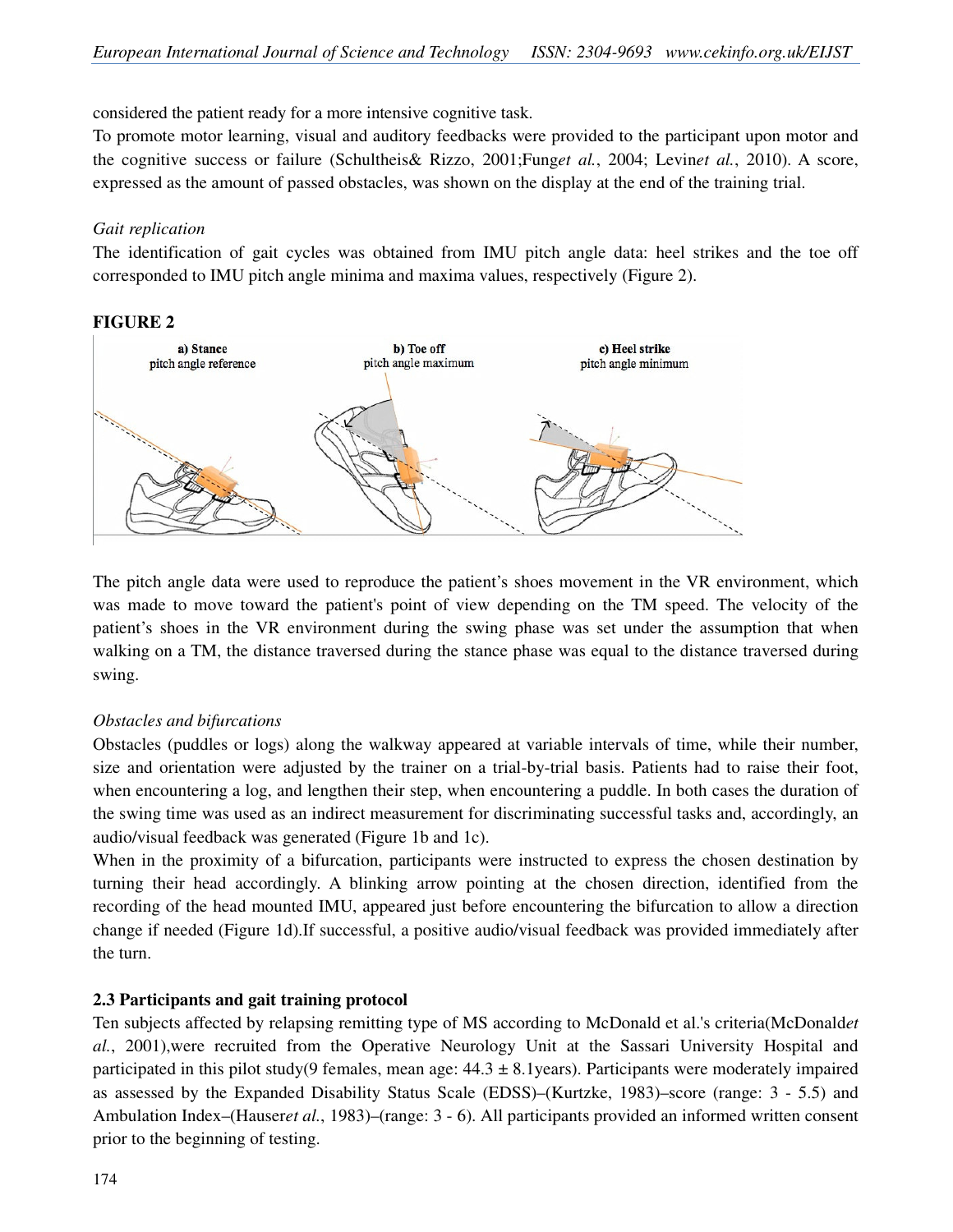The training consisted of twelve sessions of thirty-minutes each (two sessions per week for six weeks).Sessions consisted of three trials of ten minutes of walking followed by five minutes of rest, for a total time of about 45 minutes (30 minutes of training and 15 minutes of resting).The Borg Rating Scale of Perceived Exertion Scale– Borg Scale (Borg, 1982)– was administered at the beginning and end of each session to assess and monitor the level of physical effort.

Training progression was based on an earlier study protocol of intensive progressive individualized TM training with VR in patients with Parkinson's disease (Mirelman*et al.*, 2011)and allowed adjustment of training parameters to fit the patient's needs.

During the first session the TM speed was set at low values in order to let people to familiarize with the training. In the second session TM speed was set at 20% lower than the patients over-ground walking speed, measured during the six-minute walk test (ATS Committee on Proficiency Standards for Clinical Pulmonary Function Laboratories, 2002). In the following sessions, the TM speed was adjusted based on their performance during previous trials. Orientation, size, frequency of appearance, and shape of the obstacles were manipulated according to individual needs, following the guidelines for training progression designed to achieve a success rate of 80% in clearing the obstacles.

All participants started the training program, holding both hands on the TM handrails. Balance during walking was challenged by remove one, and then, both hands from the handrail. This was an additional progression level, which was manipulated at the discretion of the clinician.

## **2.4 Evaluation of setup and administration of the gait training program**

The setup and administration of the proposed gait training program were evaluated in terms of feasibility and acceptance.

- Feasibility: a) number of subjects completing the training program, b) number of unexpected events or accidents during the training, c) number of system crashes, d) number of uncompleted trials,e) TM speed progression associated with exertion, balance challenge and VR environment complexity levels.

- Acceptance: a questionnaire based on previous studies (Cameirão *et al.*, 2010;Zimmerli*et al.*, 2009; Girone*et al.*, 2000; Deutsch*et al.*, 2001) was administered (Table 3). The questionnaire included aspects such as the ease and understanding of the task (statements 1-4), attitudes relating to the technology (statements 5- 7), the subjective performance (statement 8-10) and enjoyment from the training (statements 11-14). Responses were recorded using a 5-point Likert scale with "strongly disagree", rated as a 1, to "strongly agree", rated as 5.

## **3. Results**

## *Feasibility*

All participants completed the training, except for two who dropped out after the first session because of personal reasons.No crashes and adverse events or complications occurred during the entire training period.

TM speed progression for all training sessions and for all participants is reported in Table 1. The table also reports the VR environment complexity levels and the training sessions carried out without using the handrails.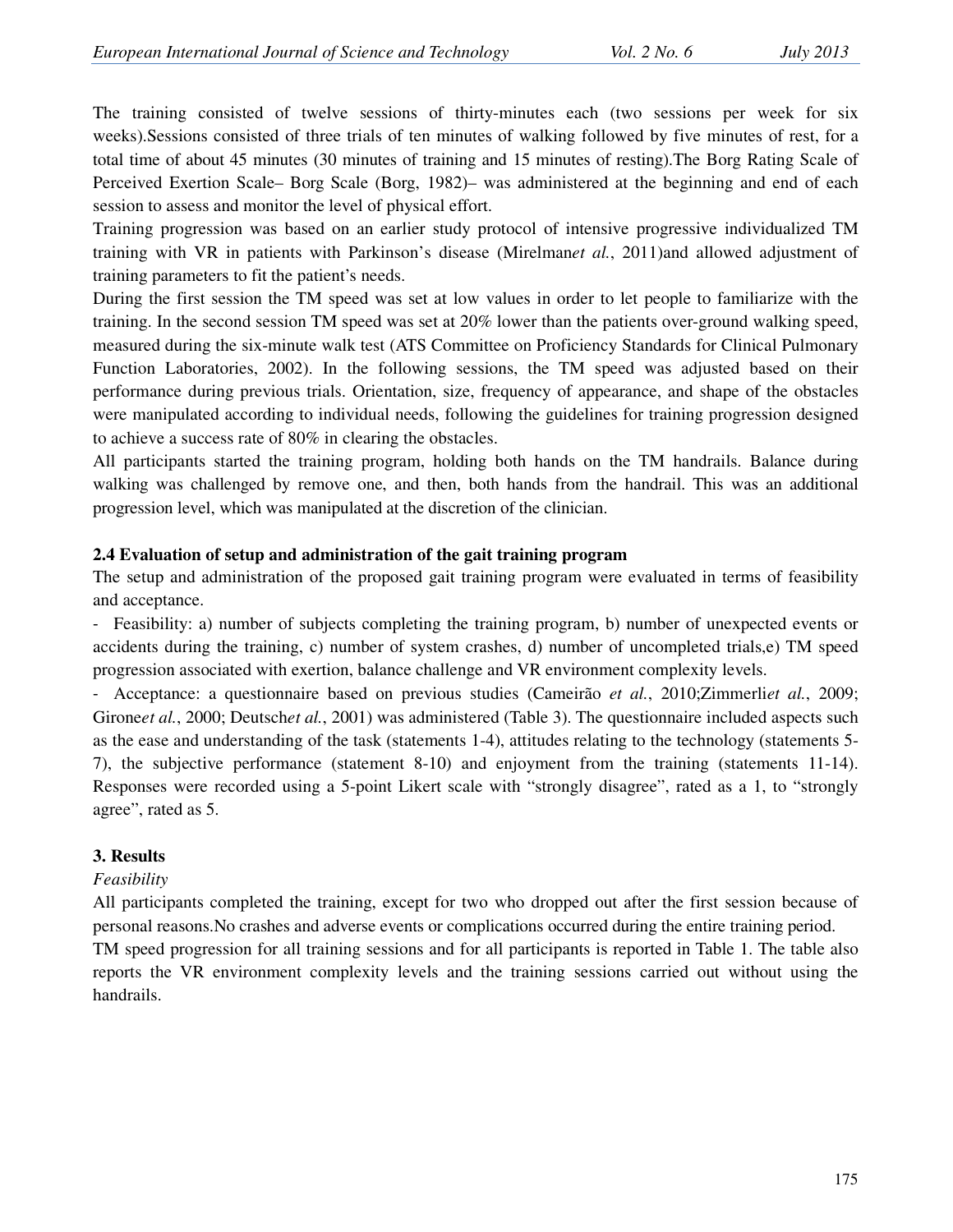| TM<br>speed<br>[km/h]   |                         | <b>Session no.</b> |                |              |                         |     |     |                |         |                |         |         |         |
|-------------------------|-------------------------|--------------------|----------------|--------------|-------------------------|-----|-----|----------------|---------|----------------|---------|---------|---------|
|                         |                         | $\mathbf{1}$       | $\overline{2}$ | 3            | $\overline{\mathbf{4}}$ | 5   | 6   | 7              | 8       | 9              | 10      | 11      | 12      |
| Subjects no.            | 1                       | 2.0                | 2.8            | 2.8          | 2.8                     | 2.8 | 2.6 | 2.6            | 2.6     | 2.6            | 2.4     | 2.4     | 2.4     |
|                         | $\overline{2}$          | 2.0                | 2.0            | 2.1          | 2.3                     | 2.6 | 2.6 | 2.6            | 2.7     | 2.8            | $2.8*$  | $2.8*$  | $2.8*$  |
|                         | $\mathbf{3}$            | 2.0                | 2.0            | 2.0          | 2.1                     | 3.0 | 3.0 | 3.0            | $3.3*$  | $2.8*$         | $3.0**$ | $3.0**$ | $3.0**$ |
|                         | $\overline{\mathbf{4}}$ | 2.0                | 2.5            | 2.6          | 2.9                     | 3.8 | 3.8 | $2.8*$         | $3.2**$ | $3.3**$        | $3.4**$ | $3.4**$ | $3.7**$ |
|                         | 5 <sup>1</sup>          | 1.5                | 1.7            | 1.8          | 2.2                     | 2.8 | 3.0 | 3.0            | 2.9     | $2.8*$         | $2.8*$  | $2.8*$  | $2.3**$ |
|                         | 6 <sup>1</sup>          | 2.0                | 3.1            | 3.1          | 3.1                     | 3.4 | 3.4 | 3.4            | $3.6*$  | $3.6*$         | $3.0**$ | $3.0**$ | $3.1**$ |
|                         | $\overline{7}$          | 2.0                | 1.5            | 1.7          | 1.8                     | 2.5 | 2.6 | 2.7            | $2.8*$  | $2.8*$         | $2.8*$  | $2.8*$  | $2.8**$ |
|                         | 8                       | 2.0                | 2.0            | 2.3          | 2.5                     | 2.9 | 2.9 | 3.2            | 3.5     | $3.0*$         | $3.0*$  | $3.0*$  | $3.0*$  |
| <b>COMPLEXITY LEVEL</b> |                         |                    |                |              |                         |     |     |                |         |                |         |         |         |
|                         |                         |                    |                | $\mathbf{1}$ | $\overline{2}$          |     | 3   | $\overline{4}$ |         | $\overline{5}$ |         |         |         |

## **TABLE 1**

Table 2 reports the mean (and standard deviation) of the Borg Scale scores at the beginning of each training session  $(B_0)$  and their increments at the end of the training session ( $B=B_f-B_0$ ) averaged over subjects. The percentage of uncompleted trials due to exertion in each training session is also reported in the table.

| ---------  |             |          |   |                  |              |                                                                         |  |  |   |    |  |    |
|------------|-------------|----------|---|------------------|--------------|-------------------------------------------------------------------------|--|--|---|----|--|----|
|            | Session no. |          |   |                  |              |                                                                         |  |  |   |    |  |    |
| mean (std) |             |          | 3 | $\boldsymbol{4}$ | $\mathbf{z}$ | 6                                                                       |  |  | 9 | 10 |  | 12 |
| $B_0$      |             |          |   |                  |              | 8 (3) 8 (2) 8 (2) 8 (3) 8 (2) 9 (3) 8 (3) 8 (3) 9 (3) 9 (3) 8 (2) 9 (3) |  |  |   |    |  |    |
| B          | 7(3)        | 5(2)     |   |                  |              | $4(2)$ 3(2) $4(3)$ 3(2) $4(3)$ 3(3) 3(3) 2(2) 3(3) 3(2) 3(3)            |  |  |   |    |  |    |
| incomplete | 21          | $\Omega$ | 8 | 4                | 4            |                                                                         |  |  |   |    |  |    |

## **TABLE 2**

#### *Acceptance*

Table 3 reports the results of the satisfaction questionnaire. The number of subjects who provided the same score to each of the statements is reported in the last columns of the table.

## **TABLE 3**

| <b>Statement/Score</b>                                                 |             | $1 \t2 \t3 \t4 \t5$ |          |             |  |
|------------------------------------------------------------------------|-------------|---------------------|----------|-------------|--|
| I had no trouble understanding what to do in the training              |             |                     |          | $-1$ 1 1 5  |  |
| It was easy for me to learn how to move my feet and the head in the VR |             |                     |          | $1 - 3 1 3$ |  |
| It was easy for me to learn how to pass the obstacles                  | $1 - 3 1 3$ |                     |          |             |  |
| The visual and the audio feedbacks were helpful                        |             |                     | $   -$ 8 |             |  |
| Wearing the HMD was comfortable                                        |             | $- - - 3 5$         |          |             |  |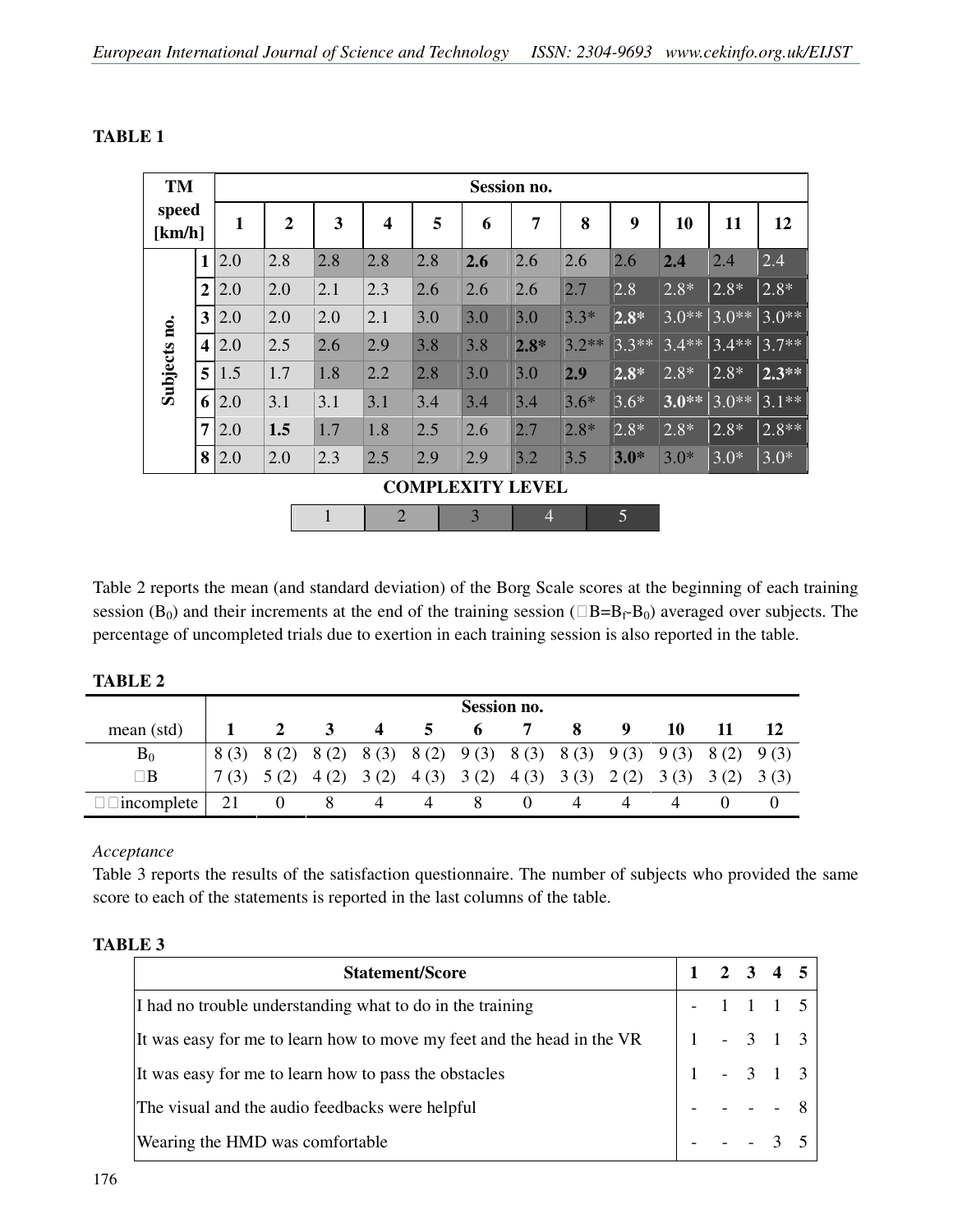| Wearing the IMUs was comfortable                                             |   |                                                        |          |          |  |
|------------------------------------------------------------------------------|---|--------------------------------------------------------|----------|----------|--|
| Wearing the harness was comfortable.                                         |   |                                                        |          |          |  |
| The exercise was simple                                                      | 3 | $2 \t3 - -$                                            |          |          |  |
| The exercise was not tiring                                                  |   | $\begin{array}{ccccccccc}\n2 & 1 & 2 & 2\n\end{array}$ |          |          |  |
| I made few mistakes                                                          |   | $-332$                                                 |          |          |  |
| I have noticed some improvements in my daily life performing the<br>training |   |                                                        | $-3$ 1 3 |          |  |
| I enjoyed the training                                                       |   |                                                        |          |          |  |
| Participating to the training was important for me                           |   |                                                        |          | $-1$ 2 5 |  |
| I would like to participate to the training again                            |   |                                                        |          |          |  |

#### **4. Discussion**

The first aim of this study was to develop a system and a VR environment to be used in a gait training program by MS individuals. The feasibility of both the system and the VR environment has been verified by their safe and intensive use, which lasted six weeks, without the occurrence of adverse events.

The acceptance of the experimental set up and administration of a novel VR-based gait training program on MS individuals has also been evaluated through a questionnaire. In the past, several VR-based tools used in rehabilitation training program have shown a high level of acceptance. Cameirão et al.(Cameirão*et al.*, 2010) used a questionnaire to assess the usability and acceptance of a VR-based neurorehabilitation system for controlling two virtual limbs in individualized tracking tasks. They evaluated the enjoyment in performing the task, the understanding and ease of the task, and the subjective performance, concluding that the acceptance of the system was very high. Similar questionnaires have been used to assess enjoyments and level of challenge during VR training as well as self-confidence and demonstrated high levels of satisfaction of these systems (Lewis*et al.*, 2011; Schwickert*et al.*, 2011).

In our study, findings revealed that subjects tolerated the technology without major difficulties and demonstrated a high level of acceptance throughout the adherence to the training program. Participants were able to complete all training sessions without complications. The protocol allowed to effectively tune the TM speed based on: 1) the level of the VR environment complexity, 2) the amount of challenge of the patient's balance when asked to remove hands from handrails, and 3) the increase exertion level after each training session. TM speed was generally kept constant or reduced when handrails were not being used. The average Borg Scale scores reported at the beginning of each session had limited variability across sessions (average  $B_0$  between 8 and 9 and std between 2 and 3 – Table 2) signifying that, overall, training sessions begun at a similar level of exertion. More importantly, the values of the average increments of the Borg Scale scores were almost constant across sessions (average varied between 2 and 5 except for the first session – Table 2) with a limited variability across subjects (B std between 2 and  $3$  – Table 2), showing that an appropriate choice of the TM speed can also keep the exertion increase at the end of the training session within a limited range. Moreover, the limited percentage of uncompleted trials due to exertion in every training session (between 0 and 8% – Table 2), except for the first one, could be seen as the result of the combination of properly tuned TM speed and level of complexity and increased patients' endurance.

The results obtained from the administration of the questionnaire revealed that the highest ratings were obtained for the usefulness of feedbacks and the acceptance of technology (Table 3). High ratings were also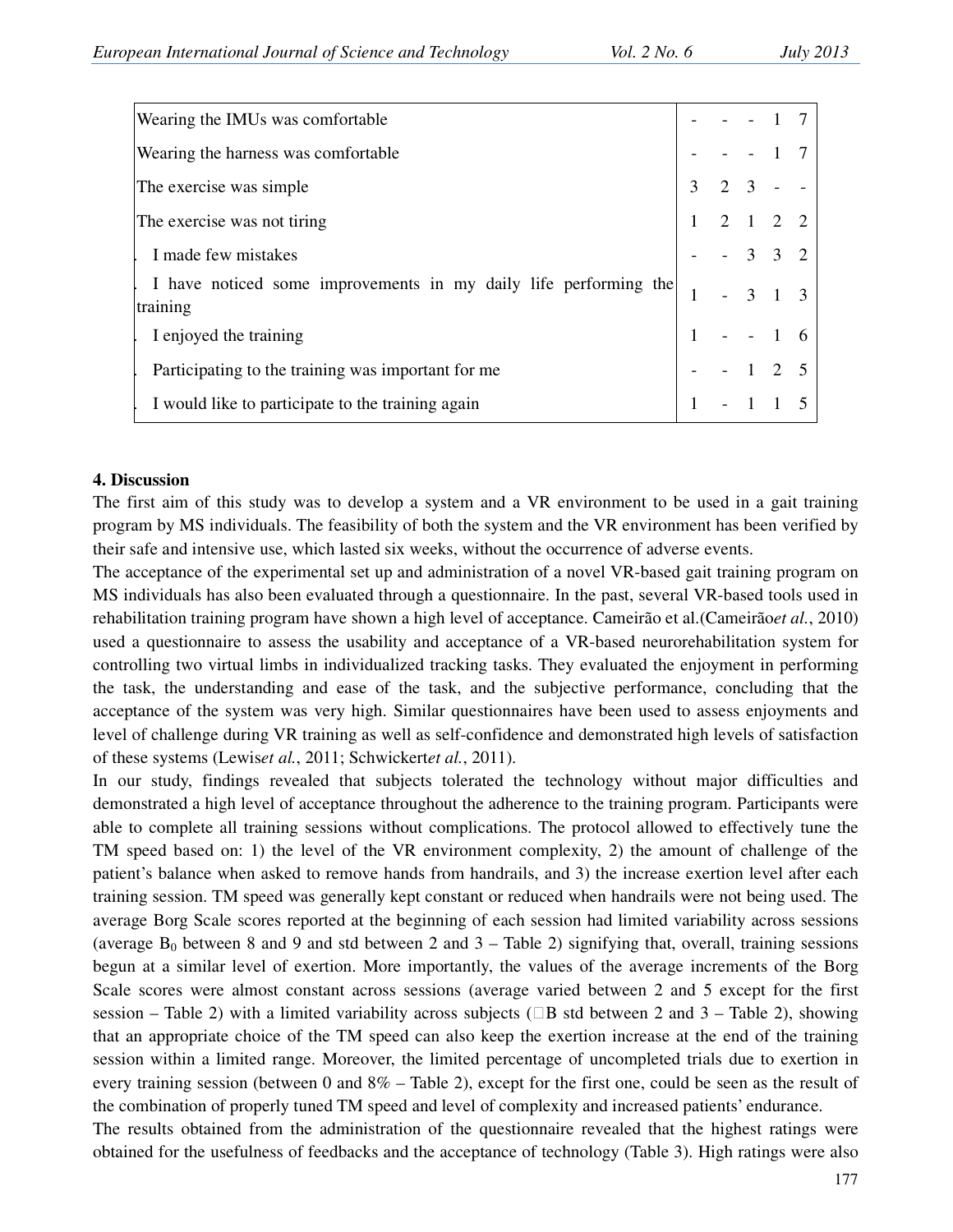found for the ease and enjoyment from the use of the system and the training: all subjects found the training easy to learn and, with the exception of one, enjoyed it and would have liked to continue it.

This aspect is very important, since rehabilitation is a long process and may not be successful if the patient is not committed. Indeed, motivation is an important factor in rehabilitation, stimulating and encouraging the individual to participate in the intervention (Mihelj*et al.*, 2012 ), and is frequently used as a determinant of the rehabilitation outcome itself (Maclean*et al.*, 2000).Consequently high adherence to a rehabilitation program is seen as indicative of motivation (Maclean*et al.*, 2002) and is essential to achieve successful rehabilitation results (Colombo *et al.*, 2007). Moreover, few studies on MS reported that perceived self efficacy, feelings of fun or enjoyment, sense of accomplishment and pride contribute to engage participants in motor rehabilitation intervention (Motl*et al.*, 2006; Stroud& Minahan, 2009).

Numerous studies on VR-based rehabilitation interventions have already highlighted the importance of motivation, enjoyment and participation of patients involved in VR-based training. Zimmerli and colleagues (Zimmerli*et al.*, 2009) showed that augmented feedback applications for gait training (a VR environment and a Lokomat - Hocoma, AG, Switzerland), increased the subject's motivation and activity level. In a second work they showed that the presence of a virtual opponent in a VR environment produced higher participation and enjoyment of children with gait impairment (Koenig*et al.*, 2008; Brütsch *et al.*, 2010). In Girone et al., (Girone*et al.*, 2000) subjects with ankle disorders responded favorably to a training combining a VR environment with an ankle rehabilitation device. Ease of use of the device and perception of limited exertion during the training resulted in high acceptance and satisfaction (Deutsch*et al.*, 2001).

Finally, the questionnaire reported a high variability in the subjective responses relating to performance, confirming the differences among subjects in terms of task execution and perception of exertion.

A limitation of this study is that no control group was included. Its inclusion would have allowed comparison of proposed approach and subsequent subject acceptance with other interventions.

## **5. Conclusion**

In this pilot study we evaluated the feasibility and acceptance of a gait training setup including a TM and a VR environment created for MS individuals. The results have shown a high level of feasibility and acceptance of the VR system and the gait training program.

The training allowed for some flexibility (setting the TM speed and increasing level of complexity in the VR environment), which was shown to be highly important for providing tools for customizing sessions and engaging the subjects whilst enhancing motivation and acceptance.

## **References**

Aiello, E., Peruzzi, A., Fadda, P., Serra, A., Sidore, D., Solinas, D., ... & Mirelman, A. (2012). New virtual reality protocol for gait training in patients with multiple sclerosis. Gait & Posture, 35, S46-S47.

American Occupational Therapy Association (2002). Occupational therapy practice framework: Domain and process. American Journal of Occupational Therapy, 56, 609-639.

ATS Committee on Proficiency Standards for Clinical Pulmonary Function Laboratories (2002). ATS statement: guidelines for the six-minute walk test. American Journal of Respiratory and Critical Care Medicine; 166(1):111–117.

Baram, Y., & Miller, A. (2006). Virtual reality cues for improvement of gait in patients with multiple sclerosis. Neurology, 66(2), 178-181.

Basteris, A., De Luca, A., Sanguineti, V., Solaro, C., Mueller, M., Carpinella, I., Cattaneo, D., Bertoni, R., Ferrarin, M. (2011, June). A tailored exercise of manipulation of virtual tools to treat upper limb impairment in Multiple Sclerosis. In Rehabilitation Robotics (ICORR), 2011 IEEE International Conference (pp. 1-5). IEEE.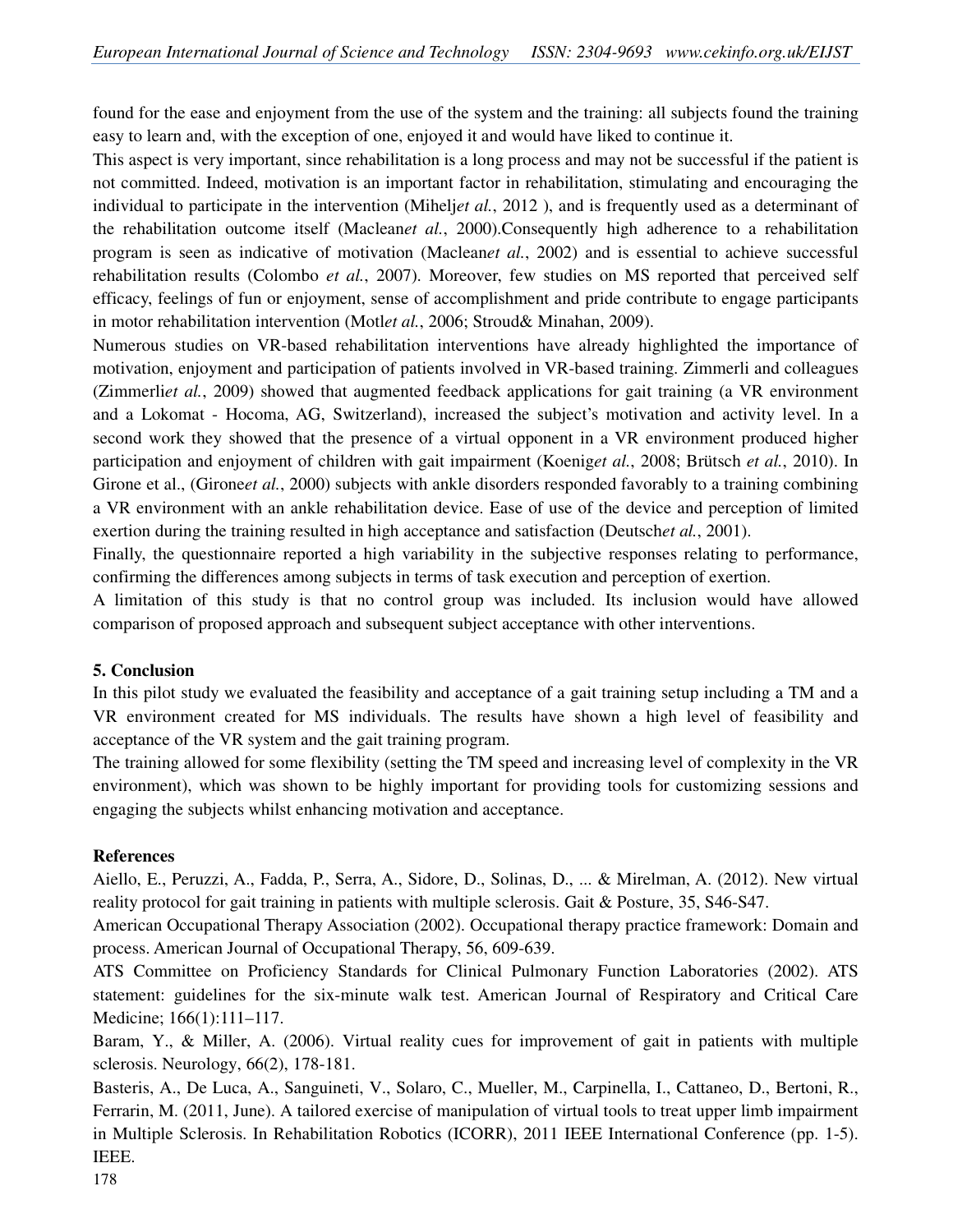Bisson, E., Contant, B., Sveistrup, H., & Lajoie, Y. (2007). Functional balance and dual-task reaction times in older adults are improved by virtual reality and biofeedback training. Cyberpsychology & Behavior, 10(1), 16-23.

Borg, G. A. V. (1982). Psychophysical bases of perceived exertion. Medicine and Science in Sports and Exercise, 14(5), 377-381.

Brütsch, K., Schuler, T., Koenig, A., Zimmerli, L., Mérillat, S., Lünenburger, L., Riener, R., Jäncke, L. and Meyer-Heim, A. (2010). Influence of virtual reality soccer game on walking performance in robotic assisted gait training for children.Journal of NeuroEngineering and Rehabilitation, 7, 15, 2010.

Cameirão, M. S., Bermúdez, S., & Verschure, P. F. M. J. (2008). Virtual reality based upper extremity rehabilitation following stroke: a review. Journal of CyberTherapy & Rehabilitation, 1(1), 63-74.Chicago.

Cameirão, M. S., Badia, S. B., Oller, E. D., & Verschure, P. F. M. J. (2010). Neurorehabilitation using the virtual reality based Rehabilitation Gaming System: methodology, design, psychometrics, usability and validation. Journal of NeuroEngineering and Rehabilitation, 7(1), 48.

Cardoso, L. S., da Costa, R. M. E., Piovesana, A., Costa, M., Penna, L., Crispin, A. C., ... & Mouta, R. (2006). Using virtual environments for stroke rehabilitation. In Virtual Rehabilitation, 2006 International Workshop (pp. 1-5). IEEE.

Chen, C. Y., Neufeld, P. S., Feely, C. A., & Skinner, C. S. (1999). Factors influencing compliance with home exercise programs among patients with upper-extremity impairment. The American Journal of Occupational Therapy, 53(2), 171-180.

Colombo, R., Pisano, F., Mazzone A, Delconte, C., Micera, S., Carrozza, M.C., Dario, P. & Minuco, G. (2007).Design strategies to improve patient motivation during robot-aided rehabilitation. Journal of NeuroEngineering and Rehabilitation, 4, 3.

Deutsch, J. E., Latonio, J., Burdea, G. C., & Boian, R. (2001). Post-stroke rehabilitation with the Rutgers Ankle System: a case study. Presence: Teleoperators and Virtual Environments, 10(4), 416-430.

Fulk, G. D. (2005). Locomotor training and virtual reality-based balance training for an individual with multiple sclerosis: a case report. Journal of Neurologic Physical Therapy, 29(1), 34-42.

Fung, J., Malouin, F., McFadyen, B. J., Comeau, F., Lamontagne, A., Chapdelaine, S., ... & Richards, C. L. (2004, September). Locomotor rehabilitation in a complex virtual environment. In Engineering in Medicine and Biology Society, 2004. IEMBS'04. 26th Annual International Conference of the IEEE (Vol. 2, pp. 4859- 4861). IEEE.

Girone, M., Burdea, G., Bouzit, M., Popescu, V., & Deutsch, J. E. (2000). Orthopedic rehabilitation using the" Rutgers ankle" interface. Studies in health technology and informatics, 89-95.

Hauser, S. L., Dawson, D. M., Lehrich, J. R., Beal, M. F., Kevy, S. V., Propper, R. D., Mills,J. A.& Weiner, H. L. (1983). Intensive immunosuppression in progressive multiple sclerosis: a randomized, three-arm study of high-dose intravenous cyclophosphamide, plasma exchange, and ACTH. New England Journal of Medicine, 308(4), 173-180.

Holden, M. K. (2005). Virtual environments for motor rehabilitation: review. Cyberpsychology &Behavior, 8(3), 187-211.

Jaffe, D. L., Brown, D. A., Pierson-Carey, C. D., Buckley, E. L., & Lew, H. L. (2004). Stepping over obstacles to improve walking in individuals with poststroke hemiplegia. Journal of Rehabilitation Research and Development, 41(3), 283-292.

Kizony, R., Levin, M. F., Hughey, L., Perez, C., & Fung, J. (2010). Cognitive load and dual-task performance during locomotion poststroke: a feasibility study using a functional virtual environment. Physical Therapy, 90(2), 252-260.

Koenig, K. Brtsch, L. Zimmerli, M. Guidali, A. Duschau-Wicke, M. Wellner, A. Meyer-Heim, L. Lunenburger, S. Koeneke, L. Jancke, and R. Riener, (2008).Virtual environments increase participation of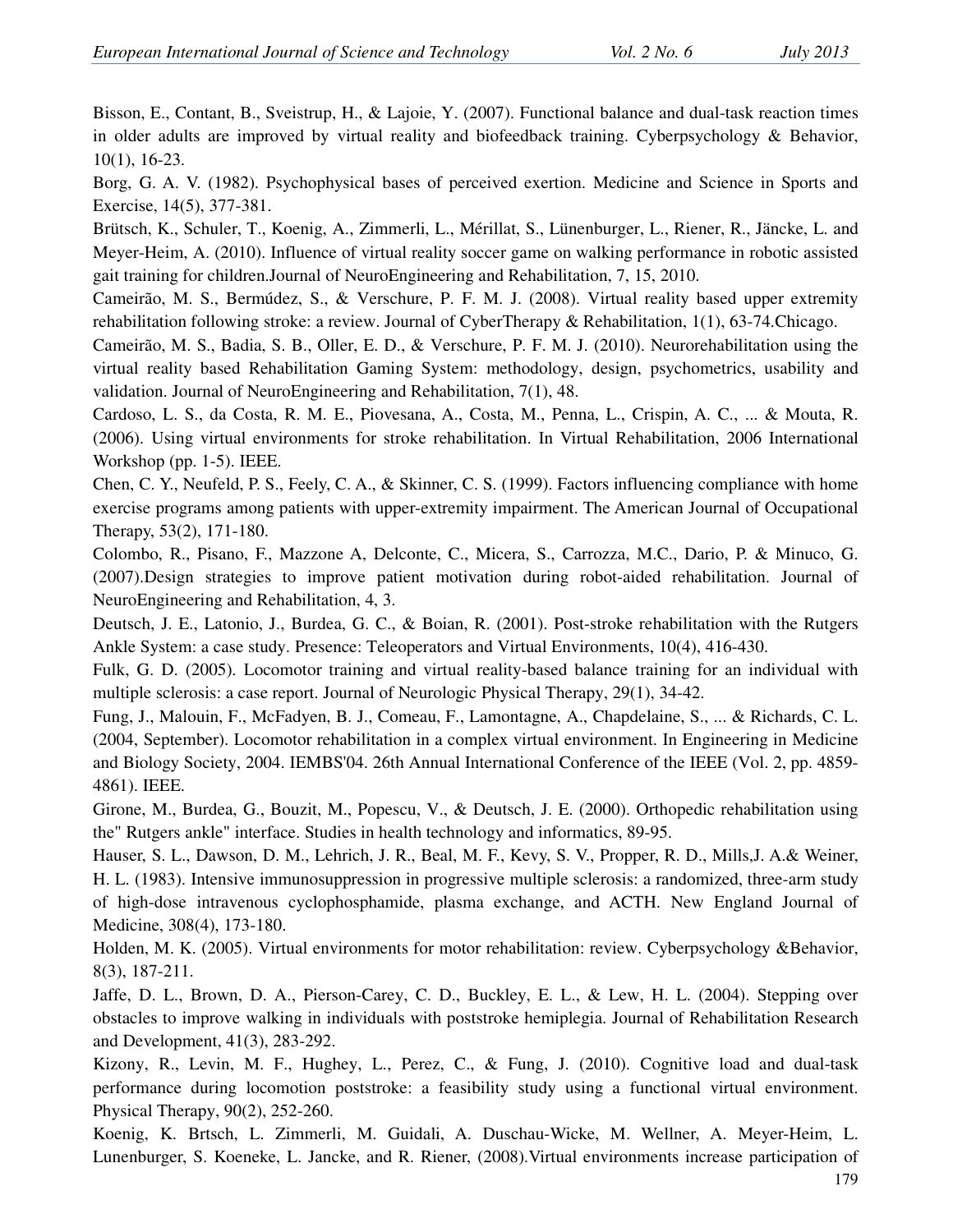children with cerebral palsy in robot-aided treadmill training (pp. 121-126).

Kurtzke, J. F. (1983). Rating neurologic impairment in multiple sclerosis an expanded disability status scale (EDSS). Neurology, 33(11), 1444-1452.

Leocani, L., Comi, E., Annovazzi, P., Rovaris, M., Rossi, P., Cursi, M., ... & Comi, G. (2007). Impaired short-term motor learning in multiple sclerosis: evidence from virtual reality. Neurorehabilitation and Neural Repair, 21(3), 273-278.

Levin, M. F., Sveistrup, H., & Subramanian, S. K. (2010). Feedback and virtual environments for motor learning and rehabilitation. Schedae, 1, 19-36.Chicago

Lewis, G. N., Woods, C., Rosie, J. A., & Mcpherson, K. M. (2011). Virtual reality games for rehabilitation of people with stroke: perspectives from the users. Disability & Rehabilitation: Assistive Technology, 6(5), 453-463.

Maclean, N., Pound, P., Wolfe, C., & Rudd, A. (2000). Qualitative analysis of stroke patients' motivation for rehabilitation. BMJ: British Medical Journal, 321(7268), 1051.

Maclean, N., Pound, P., Wolfe, C., & Rudd, A. (2002). The concept of patient motivation a qualitative analysis of stroke professionals' attitudes. Stroke, 33(2), 444-448.

McDonald, W. I., Compston, A., Edan, G., Goodkin, D., Hartung, H. P., Lublin, F. D., ... & Wolinsky, J. S. (2001). Recommended diagnostic criteria for multiple sclerosis: guidelines from the International Panel on the diagnosis of multiple sclerosis. Annals of Neurology, 50(1), 121-127. Chicago.

Mihelj, M., Novak, D., Milavec, M., Ziherl, J., Olenšek, A., & Munih, M. (2012). Virtual rehabilitation environment using principles of intrinsic motivation and game design. Presence: Teleoperators and Virtual Environments, 21(1), 1-15.

Mirelman, A., Bonato, P., & Deutsch, J. E. (2009). Effects of training with a robot-virtual reality system compared with a robot alone on the gait of individuals after stroke. Stroke, 40(1), 169-174.

Mirelman, A., Maidan, I., Herman, T., Deutsch, J. E., Giladi, N., & Hausdorff, J. M. (2011). Virtual reality for gait training: can it induce motor learning to enhance complex walking and reduce fall risk in patients with Parkinson's disease?. The Journals of Gerontology Series A: Biological Sciences and Medical Sciences, 66(2), 234-240.

Motl, R. W., McAuley, E., Snook, E. M., & Scott, J. A. (2006). Validity of physical activity measures in ambulatory individuals with multiple sclerosis. Disability & Rehabilitation, 28(18), 1151-1156.

O'Sullivan, S. B., *Multiple Sclerosis. Physical Rehabilitation: Assessment and Treatment*, Philadelphial Pa: FA Davis, 715–746, 2001.

Peruzzi, A., Cereatti, A., Aiello, E., Croce, U. D., & Mirelman, A. (2013). Gait parameters and lower limb joint kinematics of multiple sclerosis subjects undergoing a gait training based on treadmill and virtual reality. Gait & Posture, 37, S7-S8.

Schultheis, M. T., & Rizzo, A. A. (2001). The application of virtual reality technology in rehabilitation. Rehabilitation Psychology, 46(3), 296.

Schwickert, L., Klenk, J., Stähler, A., Becker, C., & Lindemann, U. (2011). Robotic-assisted rehabilitation of proximal humerus fractures in virtual environments. Zeitschrift für Gerontologie und Geriatrie, 44(6), 387-392.Chicago

Stroud, N. M., & Minahan, C. L. (2009). The impact of regular physical activity on fatigue, depression and quality of life in persons with multiple sclerosis. Health and Quality of Life Outcomes, 7(1), 68-9.

Sveistrup, H., McComas, J., Thornton, M., Marshall, S., Finestone, H., McCormick, A., ... & Mayhew, A. (2003). Experimental studies of virtual reality-delivered compared to conventional exercise programs for rehabilitation. CyberPsychology & Behavior, 6(3), 245-249.

180 Thornton, M., Marshall, S., McComas, J., Finestone, H., McCormick, A., & Sveistrup, H. (2005). Benefits of activity and virtual reality based balance exercise programmes for adults with traumatic brain injury: